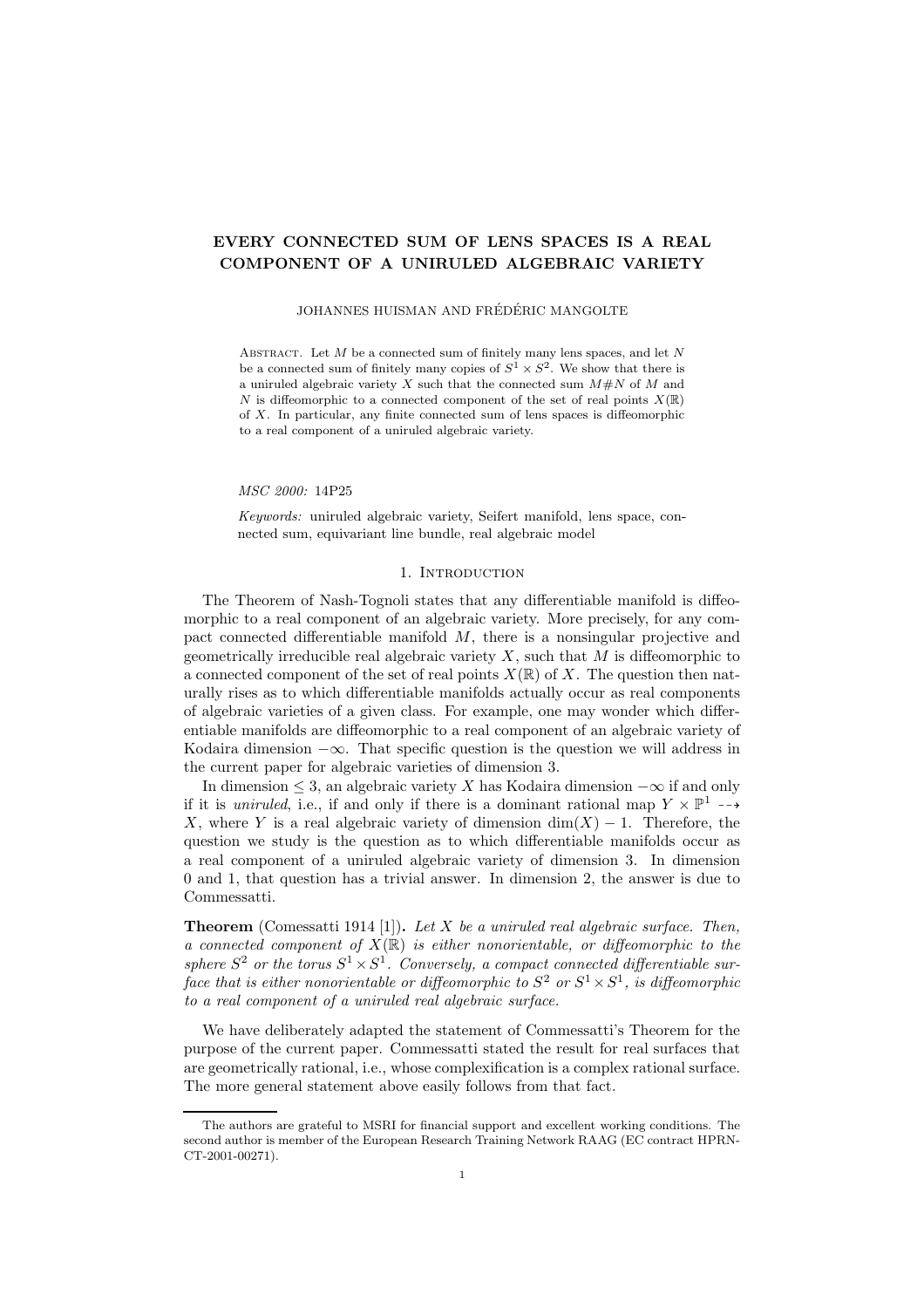In dimension 3, much progress has been made, due to Kollár, in classifying the differentiable manifolds that are diffeomorphic to a real component of a uniruled algebraic variety.

**Theorem** (Kollár 1998 [7, Th. 6.6]). Let X be a uniruled real algebraic variety of dimension 3 such that  $X(\mathbb{R})$  is orientable. Let M be a connected component of  $X(\mathbb{R})$ . Then, M is diffeomorphic to one of the following manifolds:

- (1) a Seifert manifold,
- (2) a connected sum of finitely many lens spaces,
- $(3)$  a locally trivial torus bundle over  $S<sup>1</sup>$ , or doubly covered by such a bundle,
- (4) a manifold belonging to an a priori given finite list of exceptions, or
- (5) a manifold obtained from one of the above by taking the connected sum with a finite number of copies of  $\mathbb{P}^3(\mathbb{R})$  and a finite number of copies of  $S^1 \times S^2$ .

Recall that a Seifert manifold is a manifold admitting a differentiable foliation by circles. A lens space is a manifold diffeomorphic to a quotient of the 3-sphere  $S^3$ by the action of a cyclic group. In case the set of real points of a uniruled algebraic variety is allowed not to be orientable, the results of Kollár are less precise due to many technical difficulties, but see [6, Theorem 8.3]. In order to complete the classification in the orientable case, Kollár proposed the following conjectures.

**Conjecture** (Kollár 1998 [7, Conj. 6.7]). (1) Let M be an orientable Seifert manifold. Then there is a uniruled algebraic variety  $X$  such that  $M$  is diffeomorphic to a connected component of  $X(\mathbb{R})$ .

- (2) Let M be a connected sum of lens spaces. Then there is a uniruled algebraic variety X such that M is diffeomorphic to a connected component of  $X(\mathbb{R})$ .
- (3) Let  $\tilde{M}$  be a locally trivial torus bundle over  $S^1$  which is not a Seifert manifold. Then M is not diffeomorphic to a real component of a uniruled algebraic variety X.
- (4) Let M be a manifold belonging to the a priori given list of exceptional manifolds. Then M is not diffeomorphic to a real component of a uniruled algebraic variety X.

Let us also mention the following result of Eliashberg and Viterbo (unpublished).

**Theorem** (Eliashberg, Viterbo). Let  $X$  be a uniruled real algebraic variety. Let M be a connected component of  $X(\mathbb{R})$ . Then M is not hyperbolic.

In an earlier paper, we proved Conjecture (1) above, i.e., that any orientable Seifert manifold M is diffeomorphic to a connected component of the set of real points of a uniruled real algebraic variety  $X$  [3, Th. 1.1]. Unfortunately, we do not know whether  $X(\mathbb{R})$  is orientable, in general. Indeed, the uniruled variety X we constructed may have more real components than the one that is diffeomorphic to M, and we are not able to control the orientability of such additional components.

Recently, we realized that the methods used to prove Th. 1.1 of [3] can be generalized in order to obtain a similar statement concerning connected sums of lens spaces. In fact, we prove, in the current paper a slightly more general, statement.

To the best of our knowledge, Kollár did not conjecture which manifolds, that are connected sums of one of the above manifolds (1–4) with a finite number of copies of  $\mathbb{P}^3(\mathbb{R})$  and a finite number of copies of  $S^1 \times S^2$ , are realizable as a real component of a uniruled algebraic variety. Of course, if  $M$  is realizable as a real component of a uniruled algebraic variety, the connected sum  $M# \mathbb{P}^3(\mathbb{R})$  is also realizable. But for  $M#(S^1 \times S^2)$ , the question seems to be more delicate.

The main result of the paper is the following.

**Theorem 1.1.** Let  $N_1$  be an oriented connected sum of finitely many lens spaces, and let  $N_2$  be an oriented connected sum of finitely many copies of  $S^1 \times S^2$ . Let M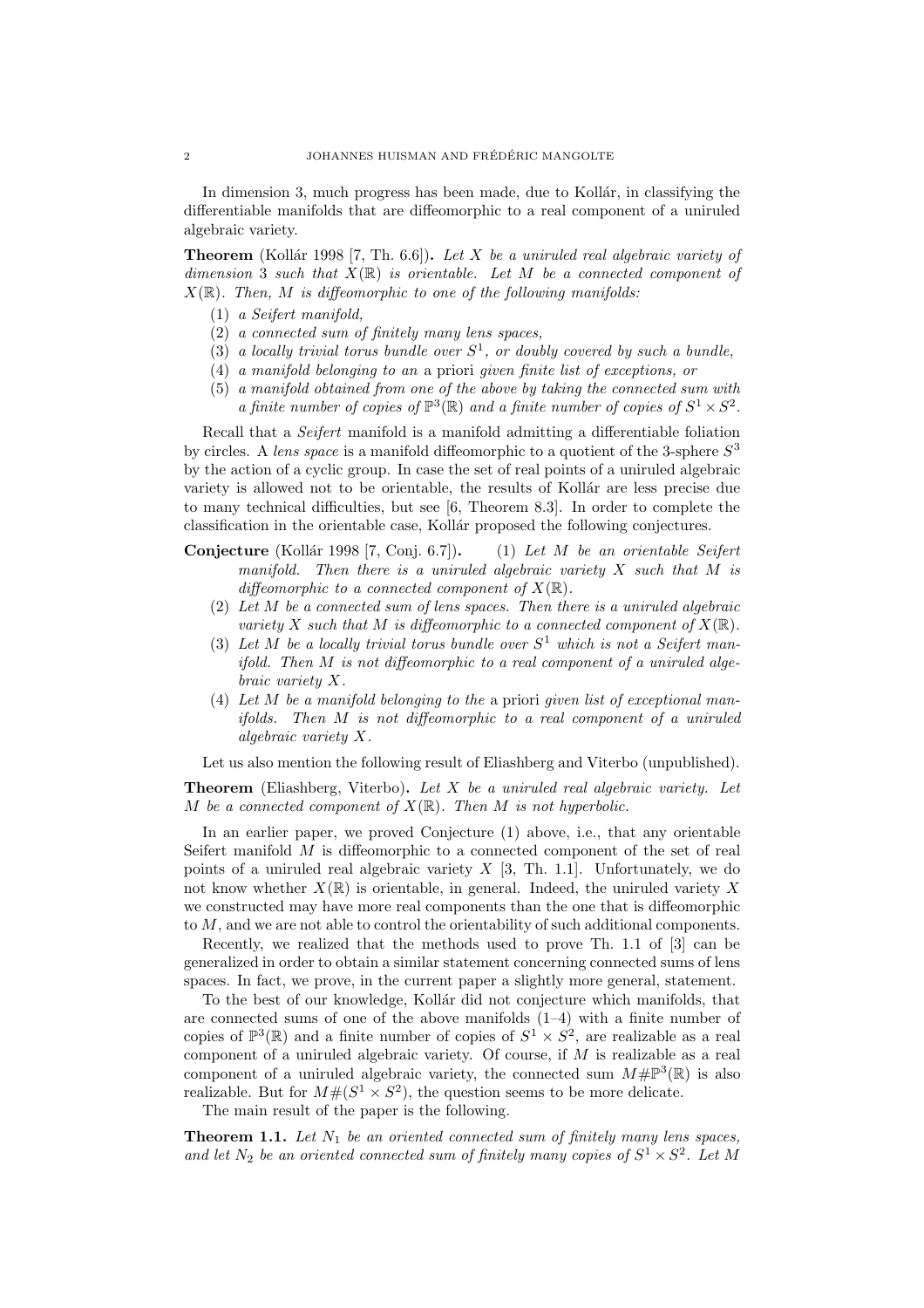be the connected sum  $N_1 \# N_2$ . Then, there is a uniruled real algebraic variety X such that M is diffeomorphic to a connected component of  $X(\mathbb{R})$ .

**Corollary 1.2.** Let  $M$  be a connected sum of finitely many lens spaces. Then, there is a uniruled real algebraic variety  $X$  such that  $M$  is diffeomorphic to a connected component of  $X(\mathbb{R})$ .

This proves Conjecture (2) above. Conjectures (3) and (4) remain open. The proof of Theorem 1.1 has two parts.

Firstly, developing an idea of Kollár in  $[6]$ , we prove the existence of a particular map  $f: M \to S$  over a differentiable surface with boundary (see Theorem 2.6). Then along the same lines as in [3], we prove that we can suppose the existence of a finite ramified topological covering  $\pi: \tilde{S} \to S$  such that the fiber product

$$
\tilde{f} \colon \tilde{M} = M \times_S \tilde{S} \longrightarrow \tilde{S}
$$

is a locally trivial differentiable circle bundle over the interior of  $\tilde{S}$  (Theorem 2.7). Moreover, the covering  $\tilde{f}$  is Galois, the Galois group G acting with fixed point-freely on  $\tilde{M}$ .

Secondly, we prove that there are

- (1) a real algebraic surface  $\tilde{S}'$ , endowed with a real algebraic action of  $G$ ,
- (2) a real algebraic plane bundle  $(V, p)$  on  $\tilde{S}'$ , also endowed with a real algebraic action of G,
- (3) a G-invariant real algebraic norm  $\nu$  on V, and
- (4) a G-invariant real algebraic function r on  $\tilde{S}'$  with regular value 0,

such that the submanifold  $\{r \geq 0\}$  of  $\tilde{S}'$  is equivariantly diffeomorphic to  $\tilde{S}$ , and the submanifold  $N = \{v^2 = r \circ p\}$  of V is equivariantly diffeomorphic to  $\tilde{M}$ . Since G acts fixed point-freely on the real algebraic variety  $N$ , the quotient  $N/G$  is a connected component of a real algebraic variety. Since  $M$  is diffeomorphic to  $N/G$ , it follows that M is a real component of a uniruled algebraic variety.

As one can notice, the proof of our main result, uses a generalization of the method of proof of Theorem 1.1 of [3]. Several people have pointed out to us work of Dovermann, Masuda and Suh [2], that would have been useful in realizing algebraically the equivariant set-up above. However, the results of Doverman et al. apply only to semi-free actions of a group, whereas here, the action of  $G$  is, more or less, arbitrary, in any case, not necessarily semi-free. Therefore, as a by-product of our methods, we can mention the following generalization of [2, Th. B] in the case of a certain finite group actions on a real plane bundle over a surface.

**Theorem 1.3.** Let S be an orientable compact connected surface without boundary and let G be a finite group acting on S. Let  $(V, p)$  be an orientable differentiable real plane bundle over S, endowed with an action of G over the action on S such that

- (1) S contains only finitely many fixed points, and
- (2) G acts by orientable diffeomorphisms on V .

Then there is a nonsingular real algebraic surface T endowed with a real algebraic action of G, a strongly algebraic real plane bundle  $(W, q)$  over T, endowed with a real algebraic action of  $G$  over the action on  $T$ , such that there are  $G$ -equivariant diffeomorphisms  $\phi \colon S \to T$  and  $\psi \colon V \to W$  making the following diagram commutative.

$$
\begin{array}{ccc}\nV & \to & W \\
\downarrow & & \downarrow \\
S & \to & T\n\end{array}
$$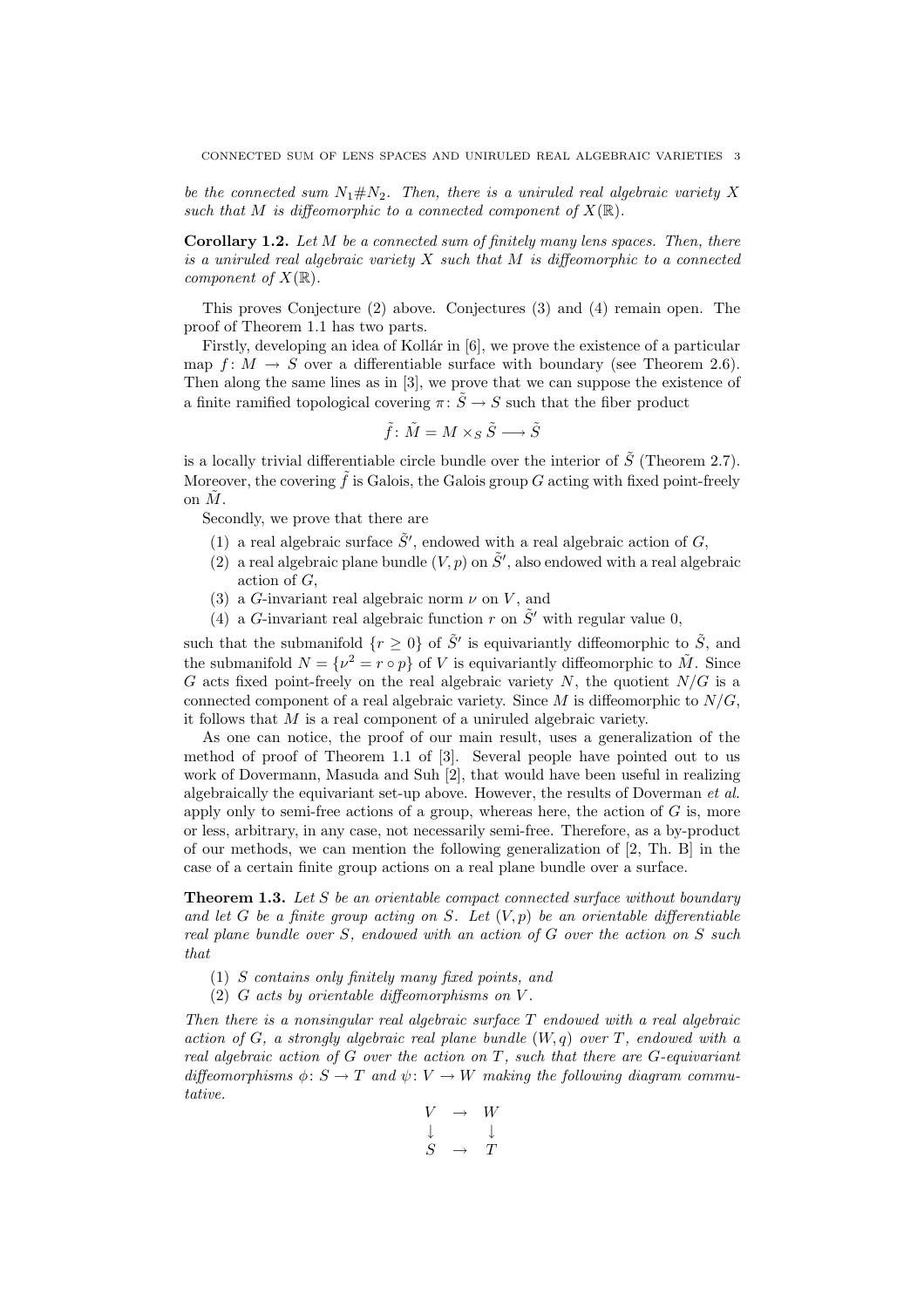For a proof, we refer to the paper [3], where this statement has not been stated explicitly.

Acknowledgement. The authors are grateful to S. Akbulut, J. Bochnak, H. King, W. Kucharz for bringing to the attention the above result of Dovermann *et al.* The authors thank K. H. Dovermann, J. Kollàr, O. Viro for helpful discussions and A. Marin for his interest.

## 2. Connected sums of lens spaces

Let  $S^1 \times D^2$  be the *solid torus* where  $S^1$  is the unit circle  $\{u \in \mathbb{C} \mid |u| = 1\}$  and  $D^2$  is the closed unit disc  $\{z \in \mathbb{C}, |z| \leq 1\}$ . A *Seifert fibration* of the solid torus is a differentiable map of the form

$$
f_{p,q}: S^1 \times D^2 \to D^2
$$
,  $(u, z) \mapsto u^q z^p$ ,

where p and q are natural integers, with  $p \neq 0$  and  $gcd(p, q) = 1$ . Let M be a 3-manifold. A *Seifert fibration* of  $M$  is a differentiable map  $f$  from  $M$  into a differentiable surface S having the following property. Every point  $P \in S$  has a closed neighborhood U such that the restriction of f to  $f^{-1}(U)$  is diffeomorphic to a Seifert fibration of the solid torus. Sometimes, nonorientable local models are also allowed in the literature, e.g. [8]. For our purposes, we do not need to include them in the definition of a Seifert fibration, since the manifolds we study are orientable.

Let  $C^2$  be the *collar* defined by  $C^2 = \{w \in \mathbb{C} \mid 1 \leq |w| < 2\}$ . Let P be the differentiable 3-manifold defined by

$$
P = \{ ((w, z) \in C^2 \times \mathbb{C} \mid |z|^2 = |w| - 1 \}.
$$

Let  $\omega: P \to C^2$  be the projection defined by  $\omega(w, z) = w$ . It is clear that  $\omega$  is a differentiable map, that  $\omega$  is a trivial circle bundle over the interior of  $C^2$ , and that  $\omega$  is a diffeomorphism over the boundary of  $C^2$ .

**Definition 2.1.** Let  $f: M \rightarrow S$  be a differentiable map from a 3-manifold M without boundary into a differentiable surface  $S$  with boundary. The map  $f$  is a Werther map if

- (1) the restriction of f over the interior of S is a Seifert fibration, and
- (2) the restriction of f over an open neighborhood of each boundary component of S is diffeomorphic to  $\omega$ .
- Remarks 2.2. (1) Let  $M$  be a Seifert manifold which is not a connected sum of lens spaces, then for all Werther maps  $M \to S$ , we have  $\partial S = \emptyset$ , see [6, 3.7].
	- (2) Let M be a 3-manifold. A Werther map  $M \to S$  is a Seifert fibration if and only if  $\partial S = \emptyset$ .

For an integer n, let  $\mu_n$  be the multiplicative subgroup of  $\mathbb{C}^*$  of the n-th roots of unity. We agree that  $\mu_0 = \{1\}$ . Let p and q be relatively prime integers. The lens space  $L_{p,q}$  is the quotient of the 3-sphere  $S^3 = \{(w, z) \in \mathbb{C}^2 \mid |w|^2 + |z|^2 = 1\}$ by the action of  $\mu_{pq}$  defined by

$$
\xi \cdot (w, z) = (\xi^q w, \xi^p z),
$$

for all  $\xi \in \mu_{pq}$  and  $(w, z) \in S^3$ . A lens space is a differentiable manifold diffeomorphic to a manifold of the form  $L_{p,q}$ . It is clear that a lens space is an orientable compact connected differentiable manifold of dimension 3.

**Lemma 2.3.** Let p and q be relatively prime integers. There is a Werther map  $f: L_{p,q} \longrightarrow D^2$ .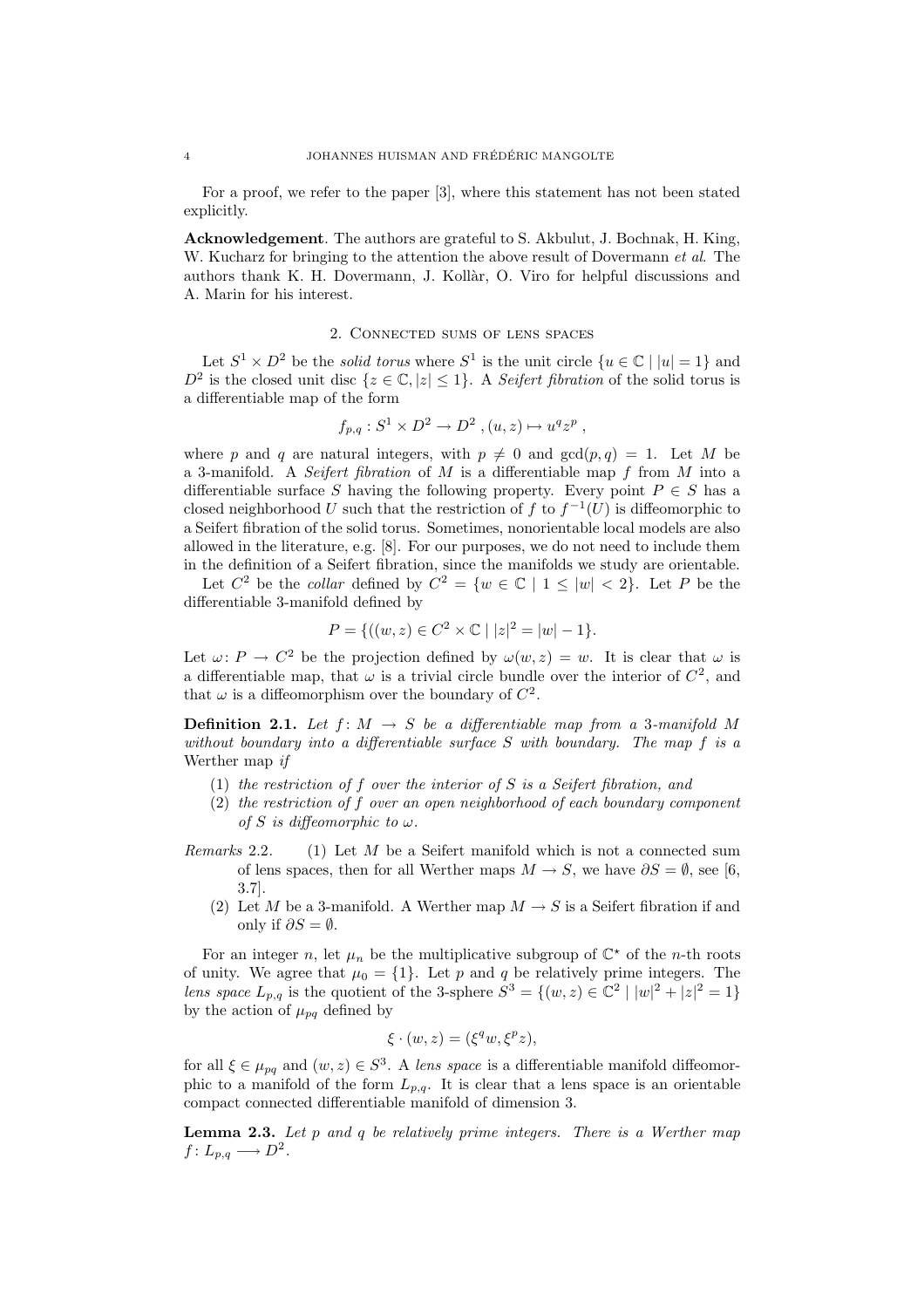*Proof.* Let  $g: S^3 \longrightarrow D^2$  be the map  $g(w, z) = w^p$  for all  $(w, z) \in S^3$ . Since g is constant on  $\mu_{pq}$ -orbits, the map g induces a differentiable map  $f: L_{p,q} \longrightarrow D^2$ . It is easy to check that  $f$  is a Werther map.

**Lemma 2.4.** Let  $A^2$  be the closed annulus  $\{z \in \mathbb{C} \mid 1 \leq |z| \leq 2\}$ . There is Werther  $map f: S^1 \times S^2 \longrightarrow A^2.$ 

*Proof.* Let  $S^2$  be the 2-sphere in  $\mathbb{C}\times\mathbb{R}$  defined by  $|z|^2+t^2=1$ . Let  $f: S^1\times S^2\longrightarrow A^2$ be the map defined by  $f(w, z, t) = \frac{1}{2}(t+3)w$ . It is easy to check that f is a Werther map.  $\square$ 

**Lemma 2.5.** Let  $f_1: M_1 \to S_1$  and  $f_2: M_2 \to S_2$  be two Werther maps where  $M_1$ and  $M_2$  are oriented 3-manifolds without boundaries. Suppose that the boundaries  $\partial S_1$  and  $\partial S_2$  are nonempty. Then there is a differentiable surface S with nonempty boundary and a Werther map

$$
f\colon M_1\#M_2\longrightarrow S\ .
$$

*Proof.* Let  $\gamma_i \subset S_i$ ,  $i \in \{1,2\}$  be a simple path having its end points in the same boundary component of  $S_i$ , and whose interior is contained in the interior of  $S_i$ . One may assume that  $\gamma_i$  bounds a closed disc  $D_i$  in  $S_i$ , over the interior of which  $f_i$  is a trivial circle bundle. Let  $T_i = \overline{S_i \setminus D_i}$  and let  $N_i = \overline{M_i \setminus f_i^{-1}(D_i)}$ . By  $j_i$  is a trivial tricle bundle. Let  $I_i = S_i \setminus D_i$  and let  $N_i = M_i \setminus I_i$ <br>construction,  $f_i^{-1}(\gamma_i)$  is a 2-sphere in  $M_i$  bounded by the 3-ball  $f_i^{-1}$  $i_i^{-1}(\gamma_i)$  is a 2-sphere in  $M_i$  bounded by the 3-ball  $f_i^{-1}$  $i^{-1}(D_i)$ . The restriction of  $f_1$  to  $f_1^{-1}(D_1)$  is diffeomorphic to  $f_2^{-1}(D_2)$ . In particular, we have an orientation reversing diffeomorphism between  $f_1^{-1}(\gamma_1)$  and  $f_2^{-1}(\gamma_2)$  compatible with a diffeomorphism between  $\gamma_1$  and  $\gamma_2$ . Therefore, the connected sum M of  $M_1$  and  $M_2$  is diffeomorphic to the manifold obtained from gluing  $N_1$  and  $N_2$  along the orientation reversing diffeomorphism between  $f_1^{-1}(\gamma_1)$  and  $f_2^{-1}(\gamma_2)$ . Let S be the manifold obtained from gluing  $T_1$  and  $T_2$  along the diffeomorphism between  $\gamma_1$  and  $\gamma_2$ . One has an induced differentiable map  $f: M \to S$  that is a Werther map.  $\Box$ 

**Theorem 2.6.** Let  $N_1$  be an oriented connected sum of finitely many lens spaces, and let  $N_2$  be an oriented connected sum of finitely many copies of  $S^1 \times S^2$ . Let M be the connected sum  $N_1 \# N_2$ . Then, there is a compact connected differentiable surface S with boundary and a Werther map  $f: M \to S$ .

*Proof.* The statement follows from Lemmas 2.3, 2.4 and 2.5.  $\Box$ 

**Theorem 2.7.** Let  $N_1$  be an oriented connected sum of finitely many lens spaces, and let  $N_2$  be an oriented connected sum of finitely many copies of  $S^1 \times S^2$ . Let M be the connected sum  $N_1 \# N_2$ . Then there is a Werther map  $f : M \to S$  of M over a compact connected surface S, and a finite ramified topological covering  $\pi: \tilde{S} \to S$ such that

- (1)  $\tilde{S}$  is orientable,
- (2)  $\pi$  is unramified over the boundary of S,
- (3)  $\pi$  is Galois, i.e.,  $\pi$  is a quotient map for the group of automorphisms of  $\tilde{S}/S$ ,
- (4) the induced action of G on the fiber product  $\tilde{M} = \tilde{S} \times_S M$  is fixed point-free,
- (5) the induced fibration  $\tilde{f}$ :  $\tilde{M} \rightarrow \tilde{S}$  is a locally trivial circle bundle over the interior of  $\tilde{S}$ .

*Proof.* If M is a Seifert manifold, the statement follows from Theorem 1.1 of [3]. If M is not Seifert, then by Theorem 2.6, there is a Werther map  $f: M \to S$  of M over a compact connected differentiable surface S with nonempty boundary. The statement then follows as in the proof of Theorem 1.1 cited above.  $\Box$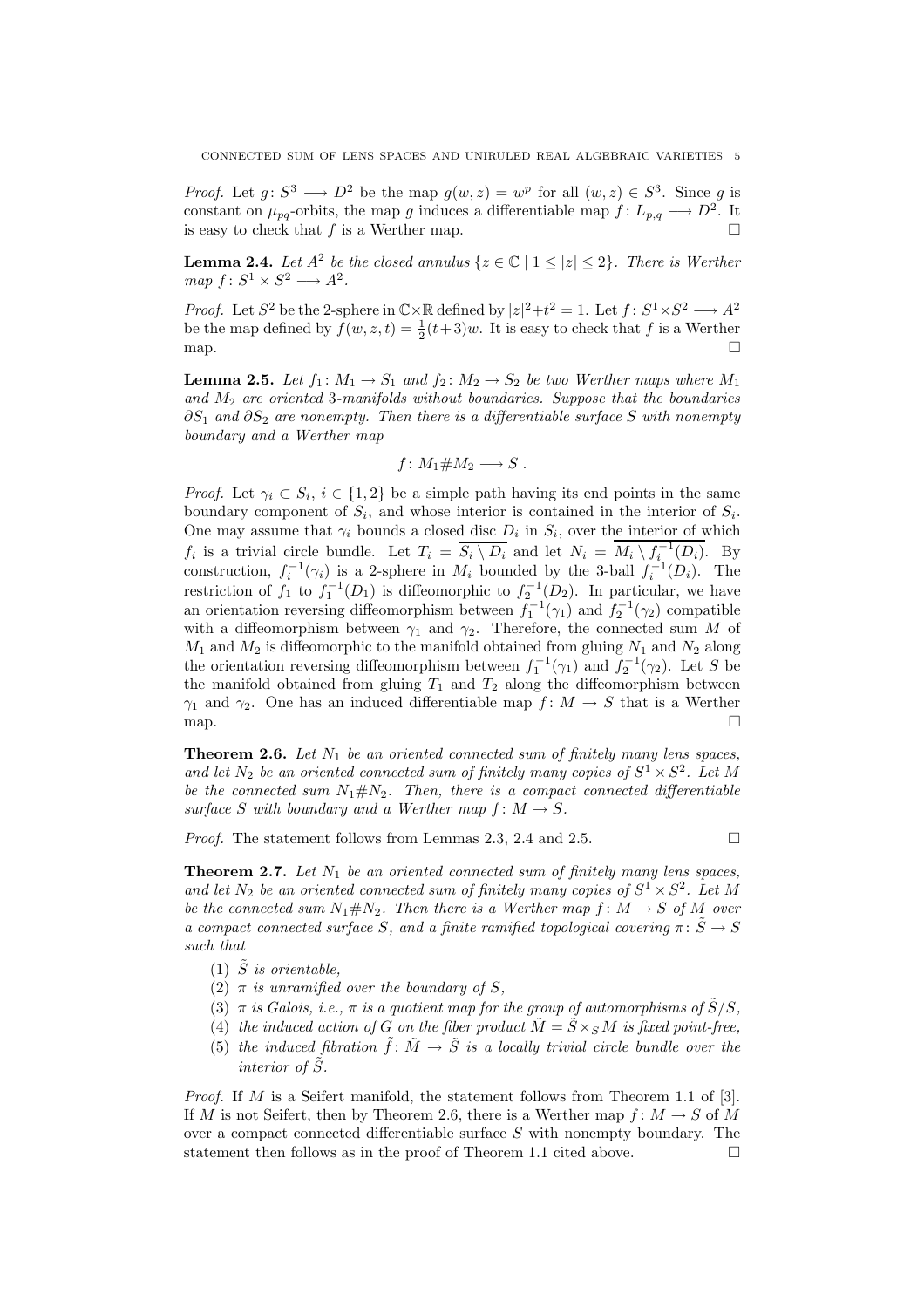### 3. Algebraic models

*Proof of Theorem 1.1.* Let  $f: M \to S$  be a Werther map of M as in Theorem 2.7. Let  $S'$  be a compact connected differentiable surface without boundary containing  $S$ , such that the complement of  $S$  in  $S'$  is a disjoint union of open discs. Similarly, there is such a surface  $\tilde{S}'$  containing  $\tilde{S}$ . The ramified covering  $\pi: \tilde{S} \to S$  of Theorem 2.7 extends to a ramified covering  $\pi' : \tilde{S}' \to S'$ , introducing, if necessary, at most one ramification point, in each connected component of  $S' \setminus S$ . It is clear that the action of G extends to an action of  $\tilde{S}'/S'$ .

Let  $r: S' \to \mathbb{R}$  be a differentiable function having 0 as a regular value, and such that  $r^{-1}([0,\infty)) = S$ . There is a differentiable real plane bundle  $(V, p)$  over  $\tilde{S}$ ' endowed with

- (1) an action of G over the action of G on  $\tilde{S}'$ , and
- (2) a G-invariant differentiable norm  $\nu$  on V,

such that the 3-manifold  $N = \{v \in V \mid v(v)^2 = r \circ \pi' \circ p(v)\}$  is G-equivariantly diffeomorphic to  $\tilde{M}$ .

Now, by Theorem 1.3, there are

- (1) a structure of a real algebraic variety on  $\tilde{S}'$  such that the action of G on  $\tilde{S}'$ is algebraic, and
- (2) a structure of a real algebraic vector bundle on  $V$  such that the action of  $G$ on V is algebraic.

Then we approximate  $\nu$  by a real algebraic norm on V, again denoted by  $\nu$ , and may assume that  $\nu$  is G-equivariant. As usual in real algebraic geometry, the quotient surface  $S' = \tilde{S}'/G$  is only a semialgebraic subset of a real algebraic surface Z. The surface Z has singularities at the image of points of  $\tilde{S}'$  having even isotropy groups. Since  $r$  is nonzero at those singularities, one can approximate  $r$  be a real algebraic function, again denoted by r, such that  $r^{-1}([0,\infty))$  is isotopic to S. Then, the corresponding 3-manifold  $N$ , as defined above, is a ruled real algebraic 3-fold, endowed with an algebraic action of  $G$ . As a differentiable manifold,  $N$  is still  $G$ equivariantly diffeomorphic to  $\tilde{M}$ . In particular, the action of G is fixed point-free and the quotient  $N/G$  is a connected component of a uniruled real algebraic variety. Since  $N/G$  is diffeomorphic to M, the Theorem is proved.

#### **REFERENCES**

- [1] A. Comessatti, Sulla connessione delle superfizie razionali reali, Annali di Math. 23, 215–283 (1914)
- [2] K. H. Dovermann, M. Masuda, D. Y. Suh, Algebraic realization of equivariant vector bundles, J. Reine Angew. Math. 448, 31–64 (1994)
- [3] J. Huisman, F. Mangolte, Every orientable Seifert 3-manifold is a real component of a uniruled algebraic variety, Topology 44, 63–71 (2005)
- [4] J. Kollár, The Nash conjecture for threefolds,  $ERA$  of  $AMS$  4, 63–73 (1998)
- [5] J. Kollár, Real algebraic threefolds. II. Minimal model program, J. Amer. Math. Soc. 12, 33–83 (1999)
- [6] J. Kollár, Real algebraic threefolds. III. Conic bundles, J. Math. Sci., New York 94, 996–1020 (1999)
- [7] J. Kollár, The topology of real and complex algebraic varieties, Taniguchi Conference on Mathematics Nara '98, Adv. Stud. Pure Math., 31, Math. Soc. Japan, Tokyo, 127–145, (2001)
- [8] P. Scott, The geometries of 3-manifolds, Bull. London Math. Soc. 15, 401–487 (1983)

JOHANNES HUISMAN, DÉPARTEMENT DE MATHÉMATIQUES, CNRS UMR 6205, UNIVERSITÉ DE Bretagne Occidentale, 6, avenue Victor Le Gorgeu, CS 93837, 29238 Brest cedex 3, France. Tel. +33 2 98 01 61 98, Fax +33 2 98 01 67 90

 $E-mail$   $address:$  johannes.huisman@univ-brest.fr

URL: http://fraise.univ-brest.fr/∼huisman